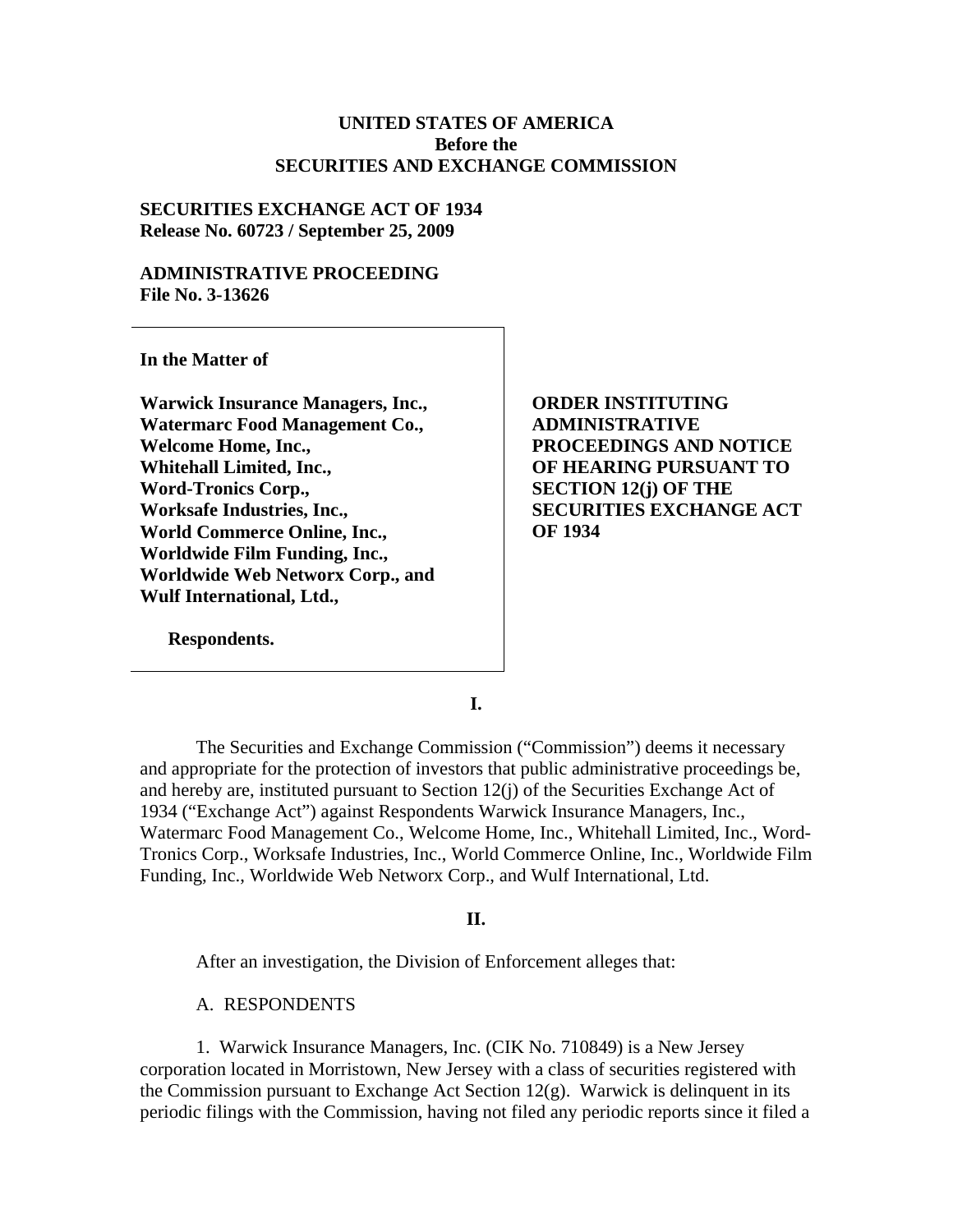Form 10-K for the period ended December 31, 1993, which reported a loss of over \$1 million for the year ended December 31, 1993.

2. Watermarc Food Management Co. (CIK No. 884131) is a Texas corporation located in Houston, Texas with a class of securities registered with the Commission pursuant to Exchange Act Section 12(g). Watermarc is delinquent in its periodic filings with the Commission, having not filed any periodic reports since it filed a Form 10-Q for the period ended March 28, 1999, which reported a net loss of over \$1.4 million for the prior thirteen weeks.

3. Welcome Home, Inc. (CIK No. 922817) is a Delaware corporation located in Wilmington, North Carolina with a class of securities registered with the Commission pursuant to Exchange Act Section 12(g). Welcome Home is delinquent in its periodic filings with the Commission, having not filed any periodic reports since it filed a Form 10-Q for the period ended April 1, 2000, which reported a net loss of over \$1.8 million for the prior three months.

4. Whitehall Limited, Inc. (CIK No. 839848) is a dissolved Florida corporation located in Sarasota, Florida with a class of securities registered with the Commission pursuant to Exchange Act Section  $12(g)$ . Whitehall is delinquent in its periodic filings with the Commission, having not filed any periodic reports since it filed a Form 10- QSB/A for the period ended December 31, 2005.

5. Word-Tronics Corp. (CIK No. 311268) is an inactive New York corporation located in Prospect Park, New Jersey with a class of securities registered with the Commission pursuant to Exchange Act Section  $12(g)$ . Word-Tronics is delinquent in its periodic filings with the Commission, having not filed any periodic reports since it filed a Form 10-Q for the period ended December 31, 1995, which reported a net loss of \$160,575 for the prior nine months.

6. Worksafe Industries, Inc. (CIK No. 31079) is a void New York corporation located in Huntington Station, New York with a class of securities registered with the Commission pursuant to Exchange Act Section  $12(g)$ . Worksafe is delinquent in its periodic filings with the Commission, having not filed any periodic reports since it filed a Form 10-Q for the period ended September 30, 2000, which reported a net loss of \$267,580 for the prior three months.

7. World Commerce Online, Inc. (CIK No. 1064133) is a delinquent Delaware corporation located in Orlando, Florida with a class of securities registered with the Commission pursuant to Exchange Act Section 12(g). World Commerce is delinquent in its periodic filings with the Commission, having not filed any periodic reports since it filed a Form 10-Q for the period ended March 31, 2001, which reported a net loss of over \$13 million for the prior three months. On August 20, 2001, the company filed a Chapter 11 petition in the U.S. Bankruptcy Court for the Middle District of Florida, and the case was terminated on May 8, 2002.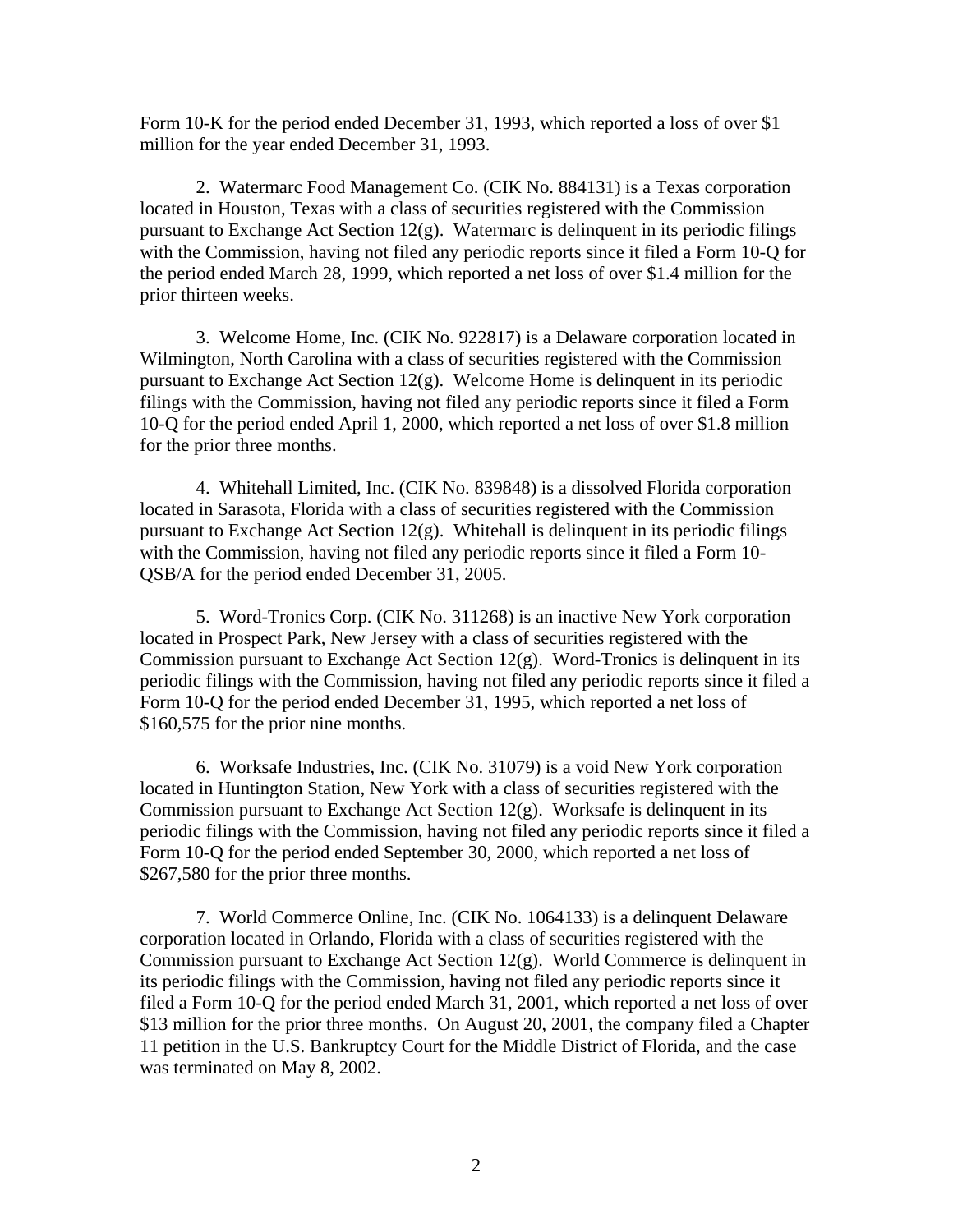8. Worldwide Film Funding, Inc. (CIK No. 1259877) is a dissolved Florida corporation located in Boca Raton, Florida with a class of securities registered with the Commission pursuant to Exchange Act Section  $12(g)$ . Worldwide Film is delinquent in its periodic filings with the Commission, having not filed any periodic reports since it filed a Form 10-SB registration statement on September 18, 2003, which reported a net loss of \$108,153 from inception on July 24, 2003 to August 15, 2003.

9. Worldwide Web Networx Corp. (CIK No. 1064525) is a void Delaware corporation located in King of Prussia, Pennsylvania with a class of securities registered with the Commission pursuant to Exchange Act Section  $12(g)$ . Worldwide Web is delinquent in its periodic filings with the Commission, having not filed any periodic reports since it filed a Form 10-Q for the period ended June 30, 2001.

10. Wulf International, Ltd. (CIK No. 108633) is a delinquent Colorado corporation located in Fort Worth, Texas with a class of securities registered with the Commission pursuant to Exchange Act Section  $12(g)$ . Wulf International is delinquent in its periodic filings with the Commission, having not filed any periodic reports since it filed a Form 10-K for the period ended December 31, 2002, which reported a net loss of over \$1.5 million for the prior twelve months.

#### B. DELINQUENT PERIODIC FILINGS

11. As discussed in more detail above, all of the respondents are delinquent in their periodic filings with the Commission (*see* Chart of Delinquent Filings, attached hereto as Appendix 1), have repeatedly failed to meet their obligations to file timely periodic reports, and failed to heed delinquency letters sent to them by the Division of Corporation Finance requesting compliance with their periodic filing obligations or, through their failure to maintain a valid address on file with the Commission as required by Commission rules, did not receive such letters.

12. Exchange Act Section 13(a) and the rules promulgated thereunder require issuers of securities registered pursuant to Exchange Act Section 12 to file with the Commission current and accurate information in periodic reports, even if the registration is voluntary under Section 12(g). Specifically, Rule 13a-1 requires issuers to file annual reports and Rule 13a-13 requires issuers to file quarterly reports.

13. As a result of the foregoing, Respondents failed to comply with Exchange Act Section 13(a) and Rules 13a-1 and 13a-13 thereunder.

## **III.**

In view of the allegations made by the Division of Enforcement, the Commission deems it necessary and appropriate for the protection of investors that public administrative proceedings be instituted to determine:

A. Whether the allegations contained in Section II are true and, in connection therewith, to afford the Respondents an opportunity to establish any defenses to such allegations; and,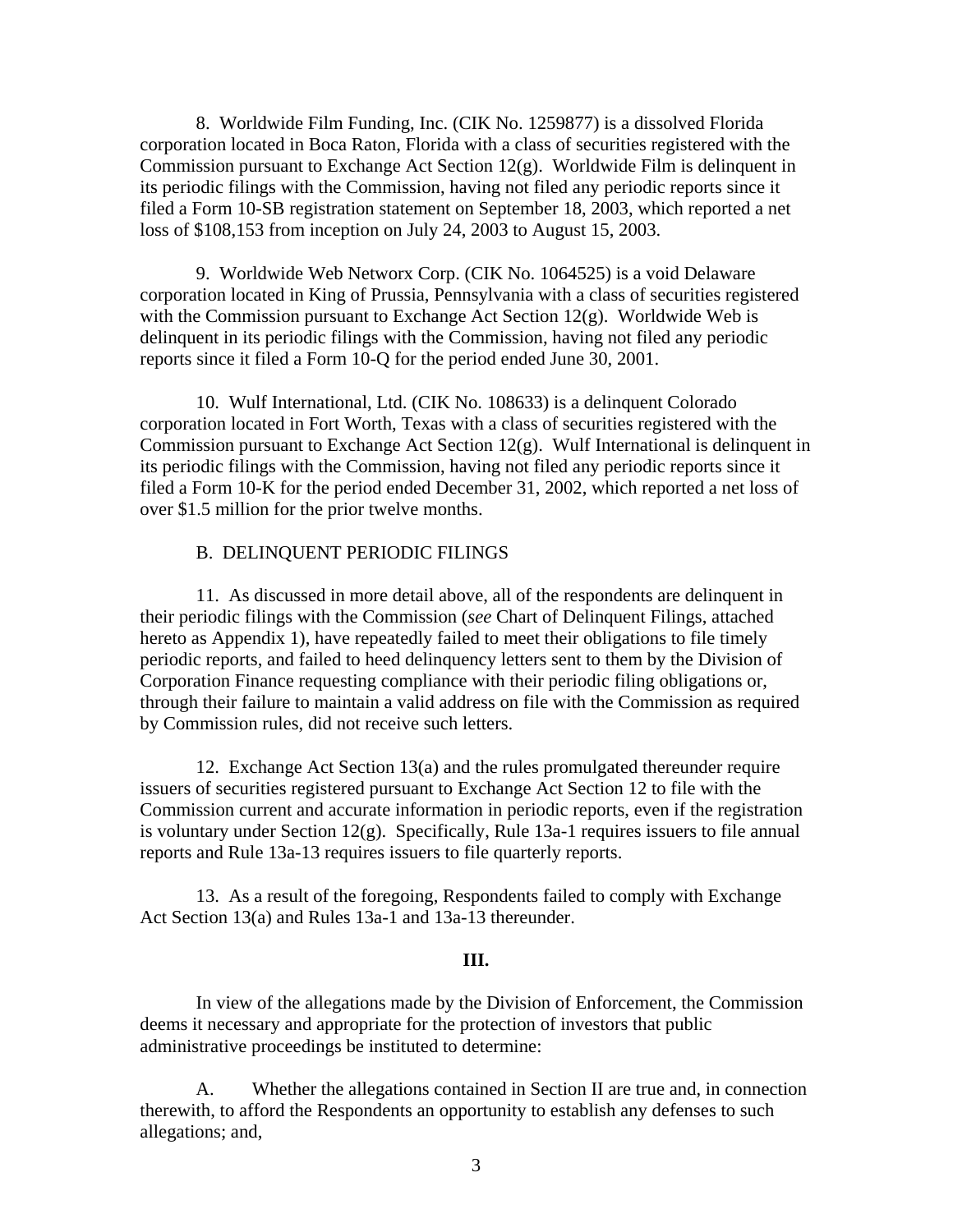B. Whether it is necessary and appropriate for the protection of investors to suspend for a period not exceeding twelve months, or revoke the registration of each class of securities of the Respondents identified in Section II registered pursuant to Section 12 of the Exchange Act.

#### **IV.**

IT IS HEREBY ORDERED that a public hearing for the purpose of taking evidence on the questions set forth in Section III hereof shall be convened at a time and place to be fixed, and before an Administrative Law Judge to be designated by further order as provided by Rule 110 of the Commission's Rules of Practice [17 C.F.R. § 201.110].

IT IS HEREBY FURTHER ORDERED that Respondents shall file an Answer to the allegations contained in this Order within ten (10) days after service of this Order, as provided by Rule 220(b) of the Commission's Rules of Practice [17 C.F.R. § 201.220(b)].

If Respondents fail to file the directed Answers, or fail to appear at a hearing after being duly notified, the Respondents may be deemed in default and the proceedings may be determined against it upon consideration of this Order, the allegations of which may be deemed to be true as provided by Rules 155(a), 220(f), 221(f), and 310 of the Commission's Rules of Practice [17 C.F.R. §§ 201.155(a), 201.220(f), 201.221(f), and 201.310].

This Order shall be served forthwith upon Respondents personally or by certified, registered, or Express Mail, or by other means of verifiable delivery.

IT IS FURTHER ORDERED that the Administrative Law Judge shall issue an initial decision no later than 120 days from the date of service of this Order, pursuant to Rule  $360(a)(2)$  of the Commission's Rules of Practice [17 C.F.R. § 201.360(a)(2)].

In the absence of an appropriate waiver, no officer or employee of the Commission engaged in the performance of investigative or prosecuting functions in this or any factually related proceeding will be permitted to participate or advise in the decision of this matter, except as witness or counsel in proceedings held pursuant to notice. Since this proceeding is not "rule making" within the meaning of Section 551 of the Administrative Procedure Act, it is not deemed subject to the provisions of Section 553 delaying the effective date of any final Commission action.

By the Commission.

 Elizabeth M. Murphy Secretary

**Attachment**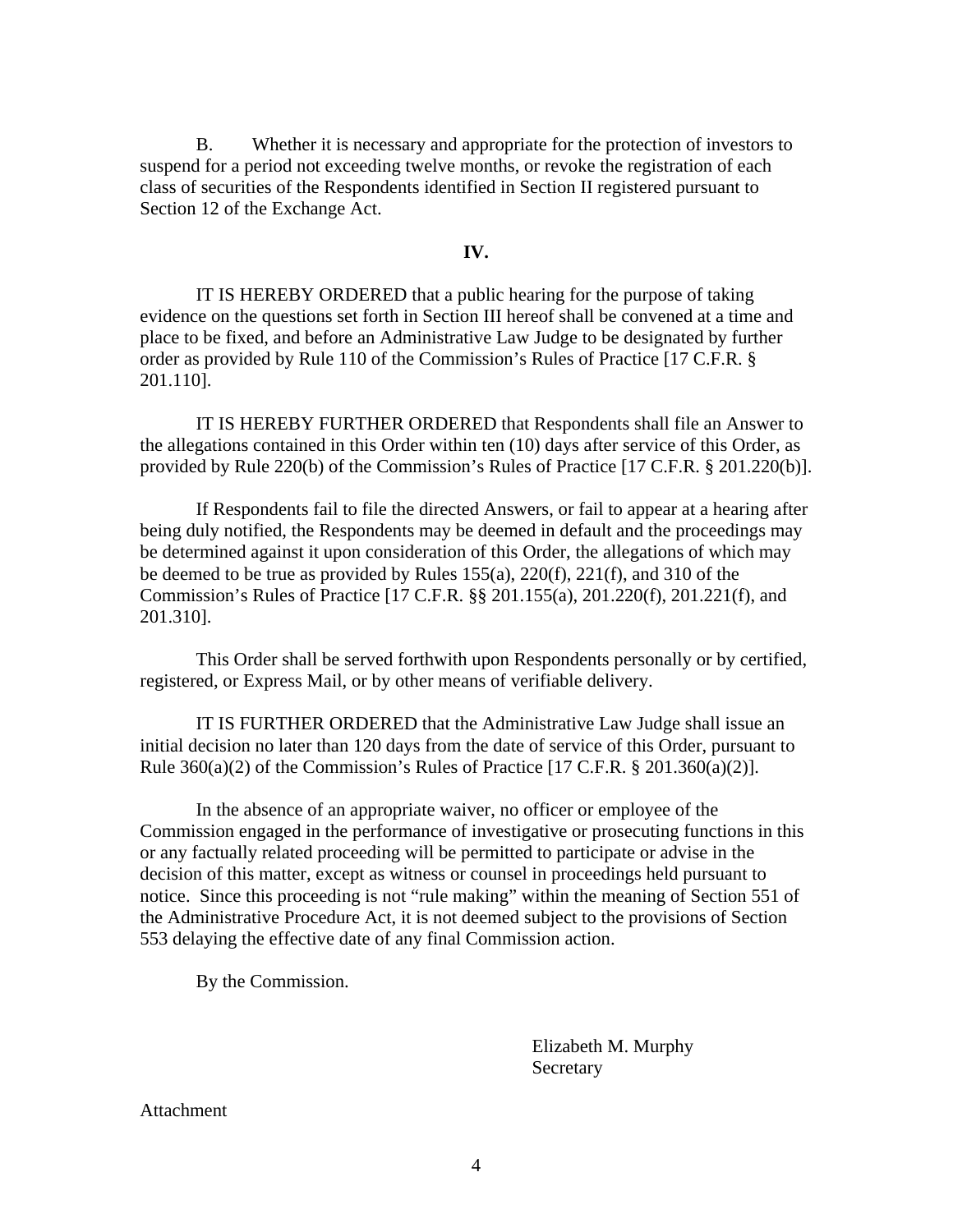# *Appendix 1*  **Chart of Delinquent Filings**  *Warwick Insurance Managers, Inc., et al.*

| <b>Company Name</b>                               | Form Type | <b>Period</b><br><b>Ended</b> | <b>Due Date</b> | <b>Date</b><br><b>Received</b> | <b>Months</b><br><b>Delinquent</b><br>(rounded up) |
|---------------------------------------------------|-----------|-------------------------------|-----------------|--------------------------------|----------------------------------------------------|
| <b>Warwick Insurance</b><br><b>Managers, Inc.</b> |           |                               |                 |                                |                                                    |
|                                                   | $10-Q$    | 03/31/94                      | 05/16/94        | Not filed                      | 184                                                |
|                                                   | $10-Q$    | 06/30/94                      | 08/15/94        | Not filed                      | 181                                                |
|                                                   | $10-O$    | 09/30/94                      | 11/14/94        | Not filed                      | 178                                                |
|                                                   | $10-K$    | 12/31/94                      | 03/31/95        | Not filed                      | 174                                                |
|                                                   | $10-Q$    | 03/31/95                      | 05/15/95        | Not filed                      | 172                                                |
|                                                   | $10-Q$    | 06/30/95                      | 08/14/95        | Not filed                      | 169                                                |
|                                                   | $10-Q$    | 09/30/95                      | 11/14/95        | Not filed                      | 166                                                |
|                                                   | $10-K$    | 12/31/95                      | 04/01/96        | Not filed                      | 161                                                |
|                                                   | $10-Q$    | 03/31/96                      | 05/15/96        | Not filed                      | 160                                                |
|                                                   | $10-Q$    | 06/30/96                      | 08/14/96        | Not filed                      | 157                                                |
|                                                   | $10-Q$    | 09/30/96                      | 11/14/96        | Not filed                      | 154                                                |
|                                                   | $10-K$    | 12/31/96                      | 03/31/97        | Not filed                      | 150                                                |
|                                                   | $10-Q$    | 03/31/97                      | 05/15/97        | Not filed                      | 148                                                |
|                                                   | $10-O$    | 06/30/97                      | 08/14/97        | Not filed                      | 145                                                |
|                                                   | $10-Q$    | 09/30/97                      | 11/14/97        | Not filed                      | 142                                                |
|                                                   | $10-K$    | 12/31/97                      | 03/31/98        | Not filed                      | 138                                                |
|                                                   | $10-Q$    | 03/31/98                      | 05/15/98        | Not filed                      | 136                                                |
|                                                   | $10-Q$    | 06/30/98                      | 08/14/98        | Not filed                      | 133                                                |
|                                                   | $10-Q$    | 09/30/98                      | 11/16/98        | Not filed                      | 130                                                |
|                                                   | $10-K$    | 12/31/98                      | 03/31/99        | Not filed                      | 126                                                |
|                                                   | $10-Q$    | 03/31/99                      | 05/17/99        | Not filed                      | 124                                                |
|                                                   | $10-Q$    | 06/30/99                      | 08/16/99        | Not filed                      | 121                                                |
|                                                   | $10-Q$    | 09/30/99                      | 11/15/99        | Not filed                      | 118                                                |
|                                                   | $10-K$    | 12/31/99                      | 03/30/00        | Not filed                      | 114                                                |
|                                                   | $10-Q$    | 03/31/00                      | 05/15/00        | Not filed                      | 112                                                |
|                                                   | $10-Q$    | 06/30/00                      | 08/14/00        | Not filed                      | 109                                                |
|                                                   | $10-Q$    | 09/30/00                      | 11/14/00        | Not filed                      | 106                                                |
|                                                   | $10-K$    | 12/31/00                      | 04/02/01        | Not filed                      | 101                                                |
|                                                   | $10-Q$    | 03/31/01                      | 05/15/01        | Not filed                      | 100                                                |
|                                                   | $10-Q$    | 06/30/01                      | 08/14/01        | Not filed                      | 97                                                 |
|                                                   | $10-Q$    | 09/30/01                      | 11/14/01        | Not filed                      | 94                                                 |
|                                                   | $10-K$    | 12/31/01                      | 04/01/02        | Not filed                      | 89                                                 |
|                                                   | $10-Q$    | 03/31/02                      | 05/15/02        | Not filed                      | 88                                                 |
|                                                   | $10-Q$    | 06/30/02                      | 08/14/02        | Not filed                      | 85                                                 |
|                                                   | $10-Q$    | 09/30/02                      | 11/14/02        | Not filed                      | 82                                                 |
|                                                   | $10-K$    | 12/31/02                      | 03/31/03        | Not filed                      | 78                                                 |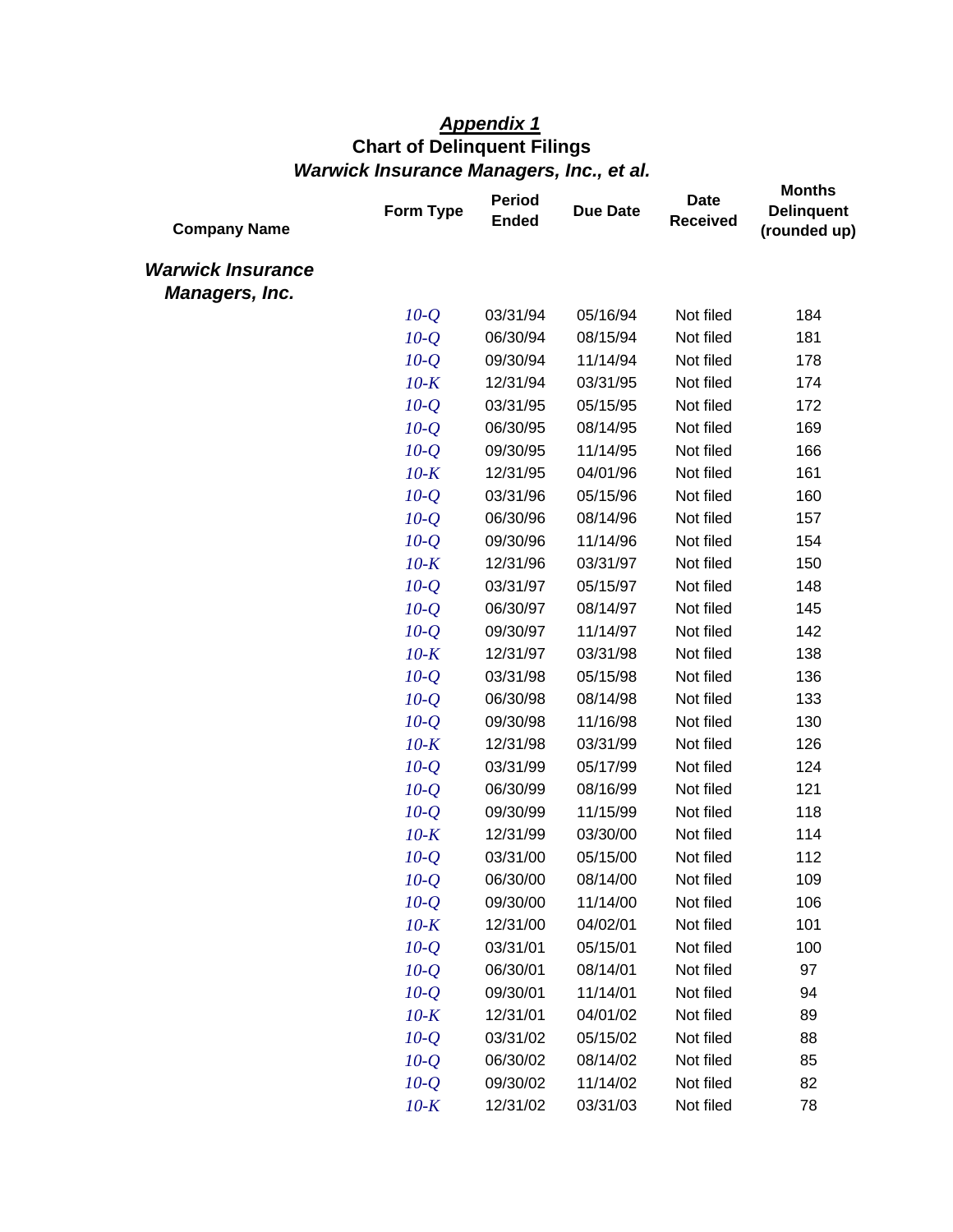| <b>Company Name</b>                            | Form Type | <b>Period</b><br><b>Ended</b> | <b>Due Date</b> | <b>Date</b><br><b>Received</b> | <b>Months</b><br><b>Delinquent</b><br>(rounded up) |
|------------------------------------------------|-----------|-------------------------------|-----------------|--------------------------------|----------------------------------------------------|
| <b>Warwick Insurance</b>                       | $10-Q$    | 03/31/03                      | 05/15/03        | Not filed                      | 76                                                 |
| <b>Managers, Inc.</b>                          | $10-Q$    | 06/30/03                      | 08/14/03        | Not filed                      | 73                                                 |
|                                                | $10-Q$    | 09/30/03                      | 11/14/03        | Not filed                      | 70                                                 |
|                                                | $10-K$    | 12/31/03                      | 03/30/04        | Not filed                      | 66                                                 |
|                                                | $10-Q$    | 03/31/04                      | 05/17/04        | Not filed                      | 64                                                 |
|                                                | $10-Q$    | 06/30/04                      | 08/16/04        | Not filed                      | 61                                                 |
|                                                | $10-Q$    | 09/30/04                      | 11/15/04        | Not filed                      | 58                                                 |
|                                                | $10-K$    | 12/31/04                      | 03/31/05        | Not filed                      | 54                                                 |
|                                                | $10-Q$    | 03/31/05                      | 05/16/05        | Not filed                      | 52                                                 |
|                                                | $10-Q$    | 06/30/05                      | 08/15/05        | Not filed                      | 49                                                 |
|                                                | $10-Q$    | 09/30/05                      | 11/14/05        | Not filed                      | 46                                                 |
|                                                | $10-K$    | 12/31/05                      | 03/31/06        | Not filed                      | 42                                                 |
|                                                | $10-Q$    | 03/31/06                      | 05/15/06        | Not filed                      | 40                                                 |
|                                                | $10-Q$    | 06/30/06                      | 08/14/06        | Not filed                      | 37                                                 |
|                                                | $10-Q$    | 09/30/06                      | 11/14/06        | Not filed                      | 34                                                 |
|                                                | $10-K$    | 12/31/06                      | 04/02/07        | Not filed                      | 29                                                 |
|                                                | $10-Q$    | 03/31/07                      | 05/15/07        | Not filed                      | 28                                                 |
|                                                | $10-Q$    | 06/30/07                      | 08/14/07        | Not filed                      | 25                                                 |
|                                                | $10-Q$    | 09/30/07                      | 11/14/07        | Not filed                      | 22                                                 |
|                                                | $10-K$    | 12/31/07                      | 03/31/08        | Not filed                      | 18                                                 |
|                                                | $10-Q$    | 03/31/08                      | 05/15/08        | Not filed                      | 16                                                 |
|                                                | $10-Q$    | 06/30/08                      | 08/14/08        | Not filed                      | 13                                                 |
|                                                | $10-Q$    | 09/30/08                      | 11/14/08        | Not filed                      | 10                                                 |
|                                                | $10-K$    | 12/31/08                      | 03/31/09        | Not filed                      | 6                                                  |
|                                                | $10-Q$    | 03/31/09                      | 05/15/09        | Not filed                      | 4                                                  |
|                                                | $10-Q$    | 06/30/09                      | 08/14/09        | Not filed                      | 1                                                  |
| <b>Total Filings Delinquent</b>                | 62        |                               |                 |                                |                                                    |
| <b>Watermarc Food</b><br><b>Management Co.</b> |           |                               |                 |                                |                                                    |
|                                                | $10-K$    | 06/27/99                      | 09/27/99        | Not filed                      | 120                                                |
|                                                | $10-Q$    | 09/26/99                      | 11/10/99        | Not filed                      | 118                                                |
|                                                | $10-Q$    | 12/26/99                      | 02/09/00        | Not filed                      | 115                                                |
|                                                | $10-Q$    | 03/26/00                      | 05/10/00        | Not filed                      | 112                                                |
|                                                | $10-K$    | 07/02/00                      | 10/02/00        | Not filed                      | 107                                                |
|                                                | $10-Q$    | 10/01/00                      | 11/15/00        | Not filed                      | 106                                                |
|                                                | $10-Q$    | 12/31/00                      | 02/14/01        | Not filed                      | 103                                                |
|                                                | $10-Q$    | 04/01/01                      | 05/16/01        | Not filed                      | 100                                                |
|                                                | $10-K$    | 07/01/01                      | 10/01/01        | Not filed                      | 95                                                 |
|                                                | $10-Q$    | 09/30/01                      | 11/14/01        | Not filed                      | 94                                                 |
|                                                |           |                               |                 |                                |                                                    |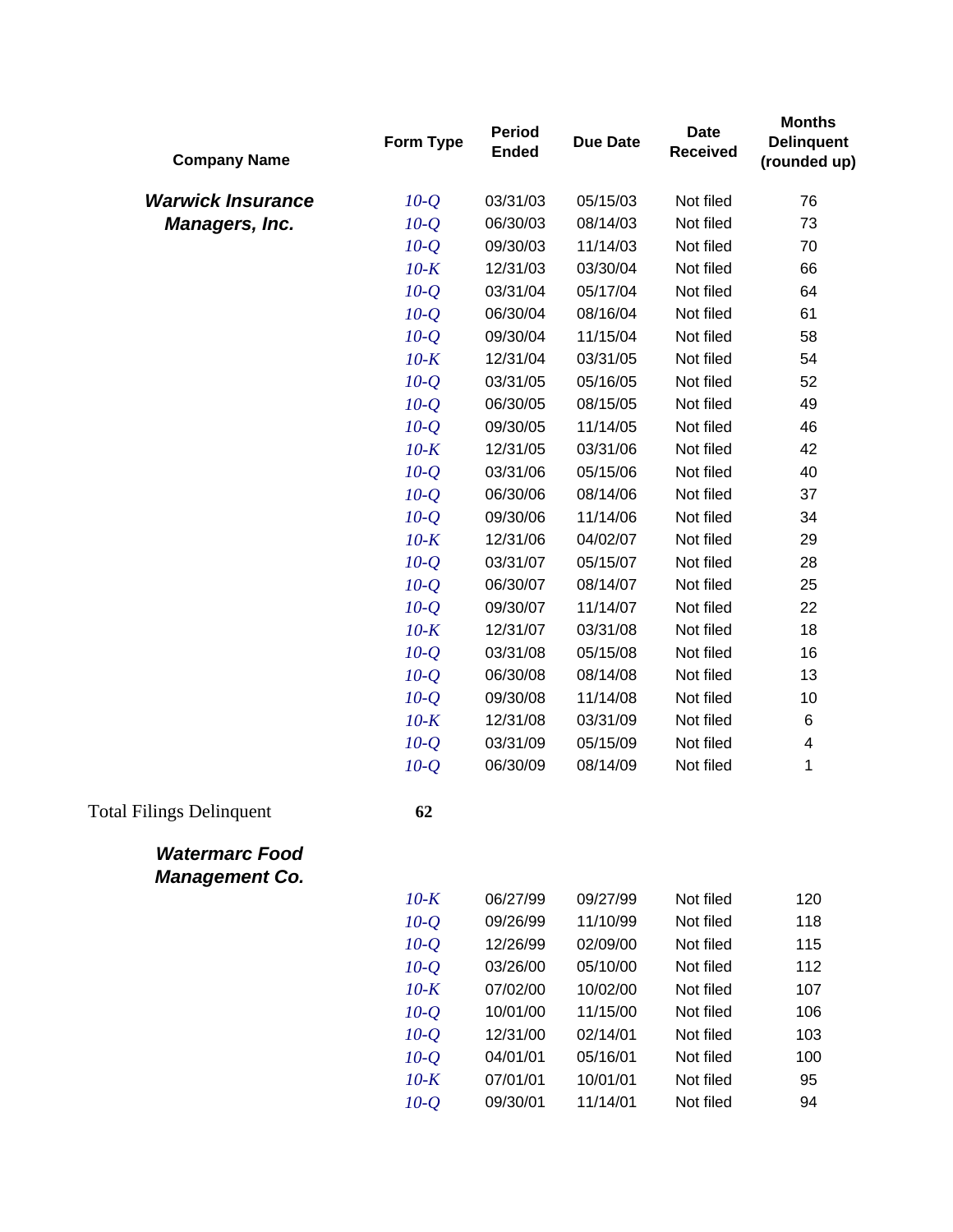| <b>Company Name</b>             | Form Type | <b>Period</b><br><b>Ended</b> | <b>Due Date</b> | <b>Date</b><br><b>Received</b> | <b>Months</b><br><b>Delinquent</b><br>(rounded up) |
|---------------------------------|-----------|-------------------------------|-----------------|--------------------------------|----------------------------------------------------|
| <b>Watermarc Food</b>           | $10-Q$    | 12/30/01                      | 02/13/02        | Not filed                      | 91                                                 |
| <b>Management Co.</b>           | $10-Q$    | 03/31/02                      | 05/15/02        | Not filed                      | 88                                                 |
|                                 | $10-K$    | 06/30/02                      | 09/30/02        | Not filed                      | 84                                                 |
|                                 | $10-Q$    | 09/29/02                      | 11/13/02        | Not filed                      | 82                                                 |
|                                 | $10-Q$    | 12/29/02                      | 02/12/03        | Not filed                      | 79                                                 |
|                                 | $10-Q$    | 03/31/02                      | 05/15/02        | Not filed                      | 88                                                 |
|                                 | $10-K$    | 06/29/03                      | 09/29/03        | Not filed                      | 72                                                 |
|                                 | $10-Q$    | 09/28/03                      | 11/12/03        | Not filed                      | 70                                                 |
|                                 | $10-Q$    | 12/28/03                      | 02/11/04        | Not filed                      | 67                                                 |
|                                 | $10-Q$    | 03/28/04                      | 05/12/04        | Not filed                      | 64                                                 |
|                                 | $10-K$    | 06/27/04                      | 09/27/04        | Not filed                      | 60                                                 |
|                                 | $10-Q$    | 09/26/04                      | 11/10/04        | Not filed                      | 58                                                 |
|                                 | $10-Q$    | 12/26/04                      | 02/09/05        | Not filed                      | 55                                                 |
|                                 | $10-Q$    | 03/27/05                      | 05/11/05        | Not filed                      | 52                                                 |
|                                 | $10-K$    | 07/03/05                      | 10/03/05        | Not filed                      | 47                                                 |
|                                 | $10-Q$    | 10/02/05                      | 11/16/05        | Not filed                      | 46                                                 |
|                                 | $10-Q$    | 01/01/06                      | 02/15/06        | Not filed                      | 43                                                 |
|                                 | $10-Q$    | 04/02/06                      | 05/17/06        | Not filed                      | 40                                                 |
|                                 | $10-K$    | 07/02/06                      | 10/02/06        | Not filed                      | 35                                                 |
|                                 | $10-Q$    | 10/01/06                      | 11/15/06        | Not filed                      | 34                                                 |
|                                 | $10-Q$    | 12/31/06                      | 02/14/07        | Not filed                      | 31                                                 |
|                                 | $10-Q$    | 04/01/07                      | 05/16/07        | Not filed                      | 28                                                 |
|                                 | $10-K$    | 07/01/07                      | 10/01/07        | Not filed                      | 23                                                 |
|                                 | $10-Q$    | 09/30/07                      | 11/14/07        | Not filed                      | 22                                                 |
|                                 | $10-Q$    | 12/30/07                      | 02/13/08        | Not filed                      | 19                                                 |
|                                 | $10-Q$    | 03/30/08                      | 05/14/08        | Not filed                      | 16                                                 |
|                                 | $10-K$    | 06/29/08                      | 09/29/08        | Not filed                      | 12                                                 |
|                                 | $10-Q$    | 09/28/08                      | 11/12/08        | Not filed                      | 10                                                 |
|                                 | $10-Q$    | 12/28/08                      | 02/11/09        | Not filed                      | $\boldsymbol{7}$                                   |
|                                 | $10-Q$    | 03/29/09                      | 05/13/09        | Not filed                      | 4                                                  |
| <b>Total Filings Delinquent</b> | 40        |                               |                 |                                |                                                    |
| <b>Welcome Home, Inc.</b>       |           |                               |                 |                                |                                                    |
|                                 | $10-Q$    | 06/30/00                      | 08/14/00        | Not filed                      | 109                                                |
|                                 | $10-Q$    | 09/30/00                      | 11/14/00        | Not filed                      | 106                                                |
|                                 | $10-K$    | 12/31/00                      | 04/02/01        | Not filed                      | 101                                                |
|                                 | $10-Q$    | 03/31/01                      | 05/15/01        | Not filed                      | 100                                                |
|                                 | $10-Q$    | 06/30/01                      | 08/14/01        | Not filed                      | 97                                                 |
|                                 | $10-Q$    | 09/30/01                      | 11/14/01        | Not filed                      | 94                                                 |
|                                 | $10-K$    | 12/31/01                      | 04/01/02        | Not filed                      | 89                                                 |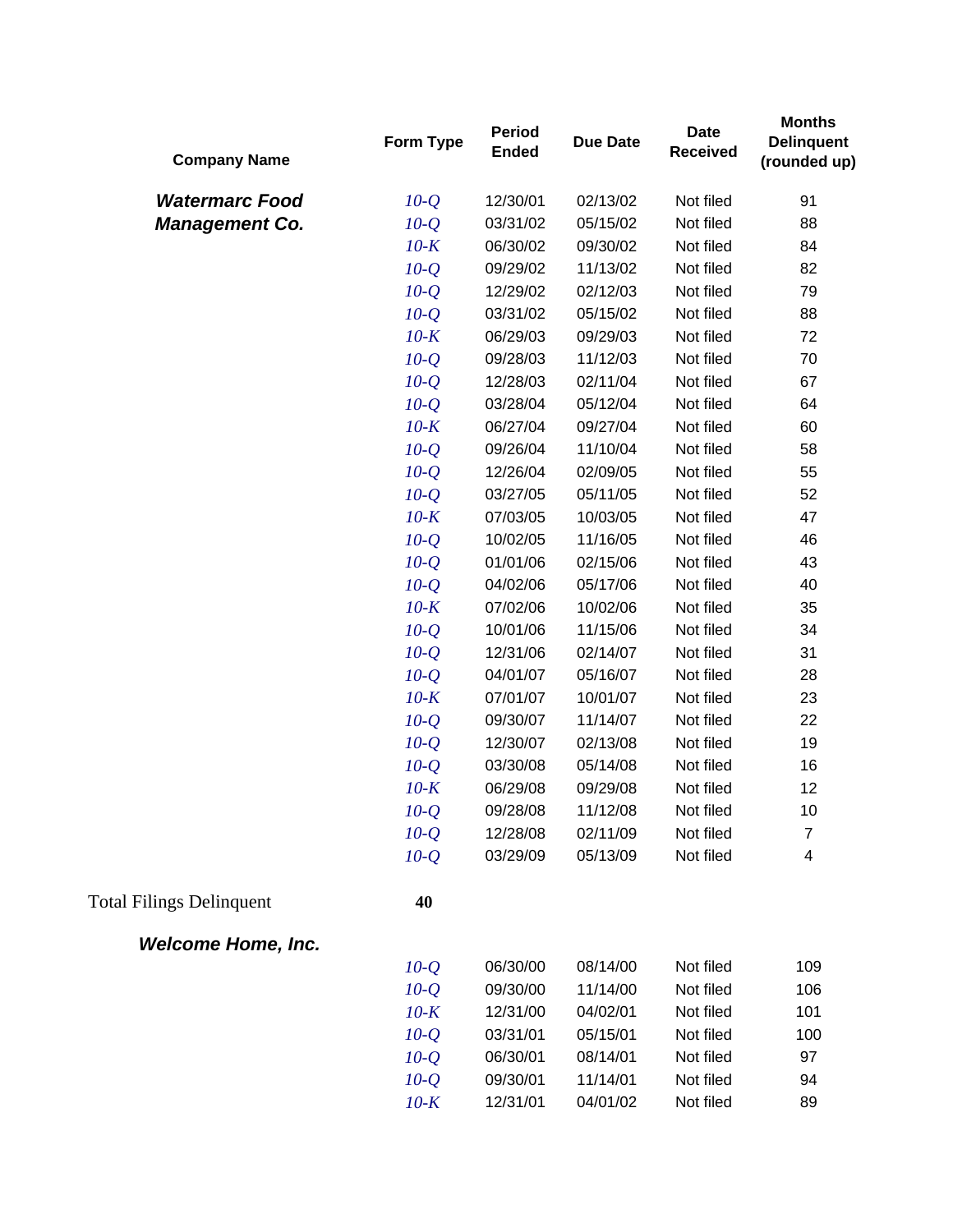| <b>Company Name</b>             | Form Type    | <b>Period</b><br><b>Ended</b> | <b>Due Date</b> | <b>Date</b><br><b>Received</b> | <b>Months</b><br><b>Delinquent</b><br>(rounded up) |
|---------------------------------|--------------|-------------------------------|-----------------|--------------------------------|----------------------------------------------------|
| <b>Welcome Home, Inc.</b>       | $10-Q$       | 03/31/02                      | 05/15/02        | Not filed                      | 88                                                 |
|                                 | $10-Q$       | 06/30/02                      | 08/14/02        | Not filed                      | 85                                                 |
|                                 | $10-Q$       | 09/30/02                      | 11/14/02        | Not filed                      | 82                                                 |
|                                 | $10-K$       | 12/31/02                      | 03/31/03        | Not filed                      | 78                                                 |
|                                 | $10-Q$       | 03/31/03                      | 05/15/03        | Not filed                      | 76                                                 |
|                                 | $10-Q$       | 06/30/03                      | 08/14/03        | Not filed                      | 73                                                 |
|                                 | $10-Q$       | 09/30/03                      | 11/14/03        | Not filed                      | 70                                                 |
|                                 | $10-K$       | 12/31/03                      | 03/30/04        | Not filed                      | 66                                                 |
|                                 | $10-Q$       | 03/31/04                      | 05/17/04        | Not filed                      | 64                                                 |
|                                 | $10-Q$       | 06/30/04                      | 08/16/04        | Not filed                      | 61                                                 |
|                                 | $10-Q$       | 09/30/04                      | 11/15/04        | Not filed                      | 58                                                 |
|                                 | $10-K$       | 12/31/04                      | 03/31/05        | Not filed                      | 54                                                 |
|                                 | $10-Q$       | 03/31/05                      | 05/16/05        | Not filed                      | 52                                                 |
|                                 | $10-Q$       | 06/30/05                      | 08/15/05        | Not filed                      | 49                                                 |
|                                 | $10-Q$       | 09/30/05                      | 11/14/05        | Not filed                      | 46                                                 |
|                                 | $10-K$       | 12/31/05                      | 03/31/06        | Not filed                      | 42                                                 |
|                                 | $10-Q$       | 03/31/06                      | 05/15/06        | Not filed                      | 40                                                 |
|                                 | $10-Q$       | 06/30/06                      | 08/14/06        | Not filed                      | 37                                                 |
|                                 | $10-Q$       | 09/30/06                      | 11/14/06        | Not filed                      | 34                                                 |
|                                 | $10-K$       | 12/31/06                      | 04/02/07        | Not filed                      | 29                                                 |
|                                 | $10-Q$       | 03/31/07                      | 05/15/07        | Not filed                      | 28                                                 |
|                                 | $10-Q$       | 06/30/07                      | 08/14/07        | Not filed                      | 25                                                 |
|                                 | $10-Q$       | 09/30/07                      | 11/14/07        | Not filed                      | 22                                                 |
|                                 | $10-K$       | 12/31/07                      | 03/31/08        | Not filed                      | 18                                                 |
|                                 | $10-Q$       | 03/31/08                      | 05/15/08        | Not filed                      | 16                                                 |
|                                 | $10-Q$       | 06/30/08                      | 08/14/08        | Not filed                      | 13                                                 |
|                                 | $10-Q$       | 09/30/08                      | 11/14/08        | Not filed                      | 10                                                 |
|                                 | $10-K$       | 12/31/08                      | 03/31/09        | Not filed                      | 6                                                  |
|                                 | $10-Q$       | 03/31/09                      | 05/15/09        | Not filed                      | 4                                                  |
|                                 | $10-Q$       | 06/30/09                      | 08/14/09        | Not filed                      | 1                                                  |
| <b>Total Filings Delinquent</b> | 37           |                               |                 |                                |                                                    |
| <b>Whitehall Limited, Inc.</b>  |              |                               |                 |                                |                                                    |
|                                 | $10$ - $KSB$ | 03/31/06                      | 06/29/06        | Not filed                      | 39                                                 |
|                                 | $10-QSB$     | 06/30/06                      | 08/14/06        | Not filed                      | 37                                                 |
|                                 | $10-QSB$     | 09/30/06                      | 11/14/06        | Not filed                      | 34                                                 |
|                                 | $10-QSB$     | 12/31/06                      | 02/14/07        | Not filed                      | 31                                                 |
|                                 | $10$ - $KSB$ | 03/31/07                      | 06/29/07        | Not filed                      | 27                                                 |
|                                 | $10-QSB$     | 06/30/07                      | 08/14/07        | Not filed                      | 25                                                 |
|                                 | $10-QSB$     | 09/30/07                      | 11/14/07        | Not filed                      | 22                                                 |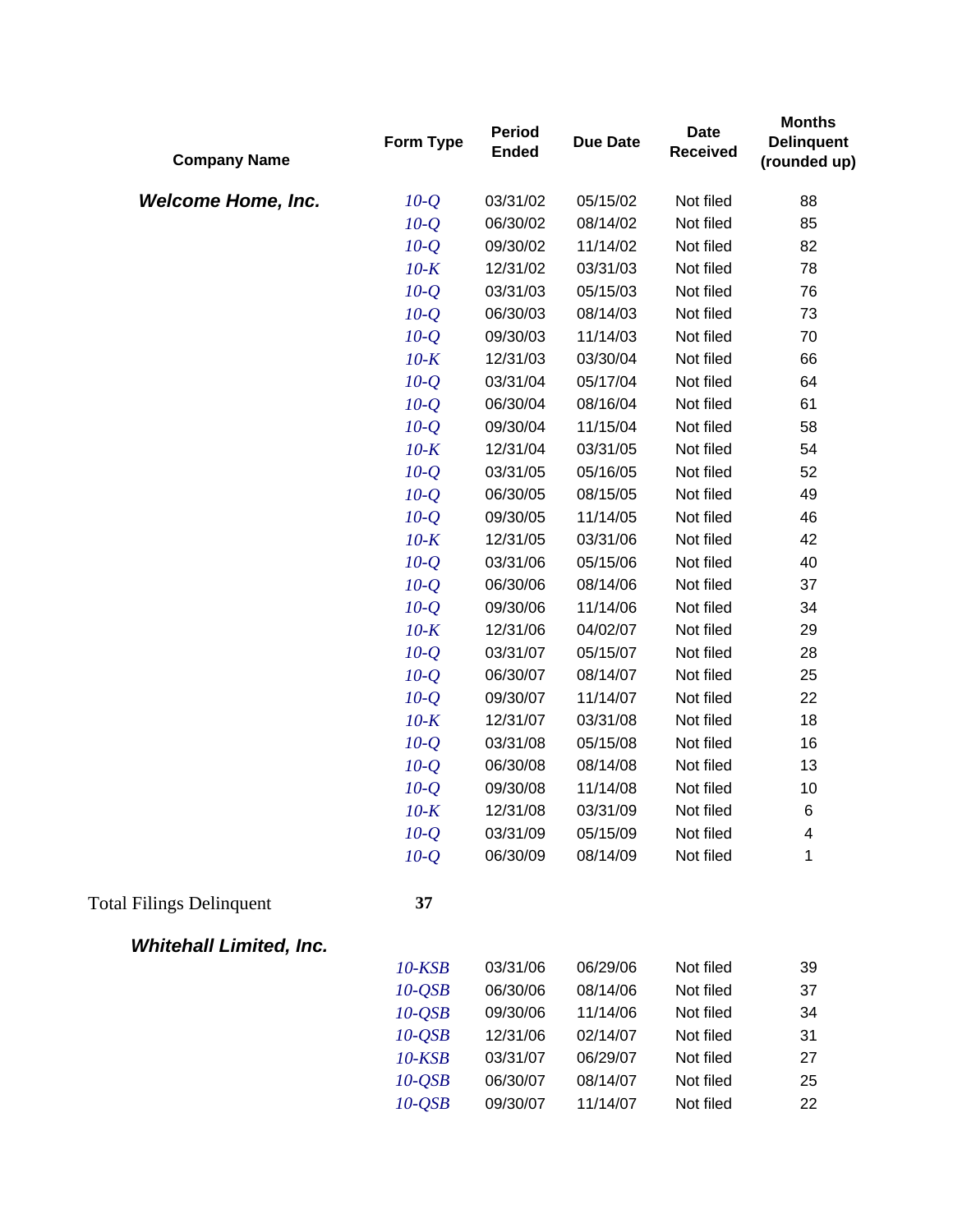| <b>Company Name</b>             | Form Type    | <b>Period</b><br><b>Ended</b> | <b>Due Date</b> | <b>Date</b><br><b>Received</b> | <b>Months</b><br><b>Delinquent</b><br>(rounded up) |
|---------------------------------|--------------|-------------------------------|-----------------|--------------------------------|----------------------------------------------------|
| <b>Whitehall Limited, Inc.</b>  | $10-QSB$     | 12/31/07                      | 02/14/08        | Not filed                      | 19                                                 |
|                                 | $10$ - $KSB$ | 03/31/08                      | 06/30/08        | Not filed                      | 15                                                 |
|                                 | $10-Q^*$     | 06/30/08                      | 08/14/08        | Not filed                      | 13                                                 |
|                                 | $10-Q^*$     | 09/30/08                      | 11/14/08        | Not filed                      | 10                                                 |
|                                 | $10-Q^*$     | 12/31/08                      | 02/17/09        | Not filed                      | $\overline{7}$                                     |
|                                 | $10 - K^*$   | 03/31/09                      | 06/29/09        | Not filed                      | 3                                                  |
|                                 | $10 - Q^*$   | 06/30/09                      | 08/14/09        | Not filed                      | 1                                                  |
| <b>Total Filings Delinquent</b> | 14           |                               |                 |                                |                                                    |
| <b>Word-Tronics Corp.</b>       |              |                               |                 |                                |                                                    |
|                                 | $10-K$       | 03/31/96                      | 07/01/96        | Not filed                      | 158                                                |
|                                 | $10-Q$       | 06/30/96                      | 08/14/96        | Not filed                      | 157                                                |
|                                 | $10-Q$       | 09/30/96                      | 11/14/96        | Not filed                      | 154                                                |
|                                 | $10-Q$       | 12/31/96                      | 02/14/97        | Not filed                      | 151                                                |
|                                 | $10-K$       | 03/31/97                      | 06/30/97        | Not filed                      | 147                                                |
|                                 | $10-Q$       | 06/30/97                      | 08/14/97        | Not filed                      | 145                                                |
|                                 | $10-Q$       | 09/30/97                      | 11/14/97        | Not filed                      | 142                                                |
|                                 | $10-Q$       | 12/31/97                      | 02/17/98        | Not filed                      | 139                                                |
|                                 | $10-K$       | 03/31/98                      | 06/29/98        | Not filed                      | 135                                                |
|                                 | $10-Q$       | 06/30/98                      | 08/14/98        | Not filed                      | 133                                                |
|                                 | $10-Q$       | 09/30/98                      | 11/16/98        | Not filed                      | 130                                                |
|                                 | $10-Q$       | 12/31/98                      | 02/16/99        | Not filed                      | 127                                                |
|                                 | $10-K$       | 03/31/99                      | 06/29/99        | Not filed                      | 123                                                |
|                                 | $10-Q$       | 06/30/99                      | 08/16/99        | Not filed                      | 121                                                |
|                                 | $10-Q$       | 09/30/99                      | 11/15/99        | Not filed                      | 118                                                |
|                                 | $10-Q$       | 12/31/99                      | 02/14/00        | Not filed                      | 115                                                |
|                                 | $10-K$       | 03/31/00                      | 06/29/00        | Not filed                      | 111                                                |
|                                 | $10-Q$       | 06/30/00                      | 08/14/00        | Not filed                      | 109                                                |
|                                 | $10-Q$       | 09/30/00                      | 11/14/00        | Not filed                      | 106                                                |
|                                 | $10-Q$       | 12/31/00                      | 02/14/01        | Not filed                      | 103                                                |
|                                 | $10-K$       | 03/31/01                      | 06/29/01        | Not filed                      | 99                                                 |
|                                 | $10-Q$       | 06/30/01                      | 08/14/01        | Not filed                      | 97                                                 |
|                                 | $10-Q$       | 09/30/01                      | 11/14/01        | Not filed                      | 94                                                 |
|                                 | $10-Q$       | 12/31/01                      | 02/14/02        | Not filed                      | 91                                                 |
|                                 | $10-K$       | 03/31/02                      | 07/01/02        | Not filed                      | 86                                                 |
|                                 | $10-Q$       | 06/30/02                      | 08/14/02        | Not filed                      | 85                                                 |
|                                 | $10-Q$       | 09/30/02                      | 11/14/02        | Not filed                      | 82                                                 |
|                                 | $10-Q$       | 12/31/02                      | 02/14/03        | Not filed                      | 79                                                 |
|                                 | $10-K$       | 03/31/03                      | 06/30/03        | Not filed                      | 75                                                 |
|                                 | $10-Q$       | 06/30/03                      | 08/14/03        | Not filed                      | 73                                                 |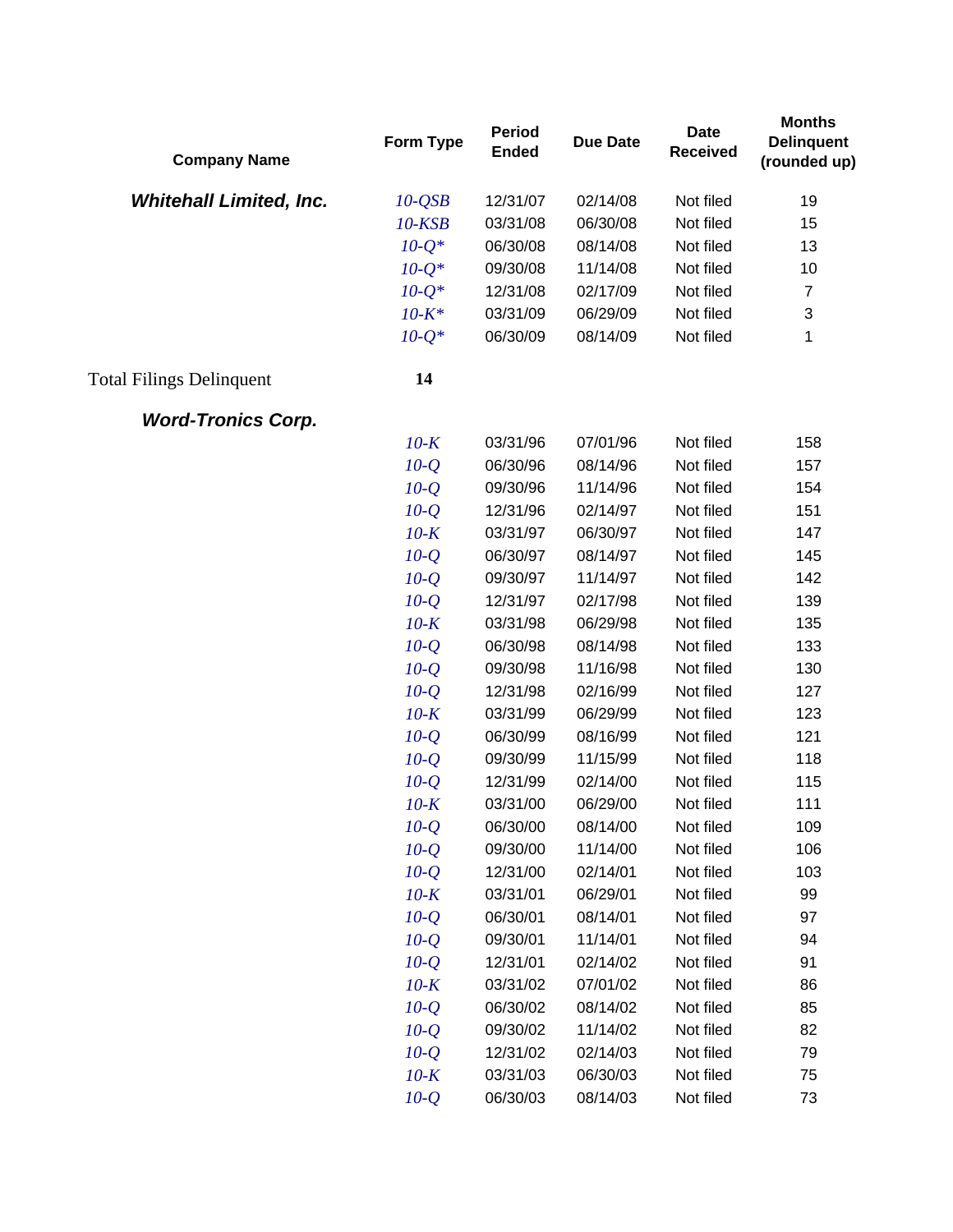| <b>Company Name</b>              | Form Type | <b>Period</b><br><b>Ended</b> | <b>Due Date</b> | <b>Date</b><br><b>Received</b> | <b>Months</b><br><b>Delinquent</b><br>(rounded up) |
|----------------------------------|-----------|-------------------------------|-----------------|--------------------------------|----------------------------------------------------|
| <b>Word-Tronics Corp.</b>        | $10-Q$    | 09/30/03                      | 11/14/03        | Not filed                      | 70                                                 |
|                                  | $10-Q$    | 12/31/03                      | 02/17/04        | Not filed                      | 67                                                 |
|                                  | $10-K$    | 03/31/04                      | 06/29/04        | Not filed                      | 63                                                 |
|                                  | $10-Q$    | 06/30/04                      | 08/16/04        | Not filed                      | 61                                                 |
|                                  | $10-Q$    | 09/30/04                      | 11/15/04        | Not filed                      | 58                                                 |
|                                  | $10-Q$    | 12/31/04                      | 02/14/05        | Not filed                      | 55                                                 |
|                                  | $10-K$    | 03/31/05                      | 06/29/05        | Not filed                      | 51                                                 |
|                                  | $10-Q$    | 06/30/05                      | 08/15/05        | Not filed                      | 49                                                 |
|                                  | $10-Q$    | 09/30/05                      | 11/14/05        | Not filed                      | 46                                                 |
|                                  | $10-Q$    | 12/31/05                      | 02/14/06        | Not filed                      | 43                                                 |
|                                  | $10-K$    | 03/31/06                      | 06/29/06        | Not filed                      | 39                                                 |
|                                  | $10-Q$    | 06/30/06                      | 08/14/06        | Not filed                      | 37                                                 |
|                                  | $10-Q$    | 09/30/06                      | 11/14/06        | Not filed                      | 34                                                 |
|                                  | $10-Q$    | 12/31/06                      | 02/14/07        | Not filed                      | 31                                                 |
|                                  | $10-K$    | 03/31/07                      | 06/29/07        | Not filed                      | 27                                                 |
|                                  | $10-Q$    | 06/30/07                      | 08/14/07        | Not filed                      | 25                                                 |
|                                  | $10-Q$    | 09/30/07                      | 11/14/07        | Not filed                      | 22                                                 |
|                                  | $10-Q$    | 12/31/07                      | 02/14/08        | Not filed                      | 19                                                 |
|                                  | $10-K$    | 03/31/08                      | 06/30/08        | Not filed                      | 15                                                 |
|                                  | $10-Q$    | 06/30/08                      | 08/14/08        | Not filed                      | 13                                                 |
|                                  | $10-Q$    | 09/30/08                      | 11/14/08        | Not filed                      | 10                                                 |
|                                  | $10-Q$    | 12/31/08                      | 02/17/09        | Not filed                      | $\overline{7}$                                     |
|                                  | $10-K$    | 03/31/09                      | 06/29/09        | Not filed                      | 3                                                  |
|                                  | $10-Q$    | 06/30/09                      | 08/14/09        | Not filed                      | 1                                                  |
| <b>Total Filings Delinquent</b>  | 54        |                               |                 |                                |                                                    |
| <b>Worksafe Industries, Inc.</b> |           |                               |                 |                                |                                                    |
|                                  | $10-Q$    | 12/31/00                      | 02/14/01        | Not filed                      | 103                                                |
|                                  | $10-Q$    | 03/31/01                      | 05/15/01        | Not filed                      | 100                                                |
|                                  | $10-K$    | 06/30/01                      | 09/28/01        | Not filed                      | 96                                                 |
|                                  | $10-Q$    | 09/30/01                      | 11/14/01        | Not filed                      | 94                                                 |
|                                  | $10-Q$    | 12/31/01                      | 02/14/02        | Not filed                      | 91                                                 |
|                                  | $10-Q$    | 03/31/02                      | 05/15/02        | Not filed                      | 88                                                 |
|                                  | $10-K$    | 06/30/02                      | 09/30/02        | Not filed                      | 84                                                 |
|                                  | $10-Q$    | 09/30/02                      | 11/14/02        | Not filed                      | 82                                                 |
|                                  | $10-Q$    | 12/31/02                      | 02/14/03        | Not filed                      | 79                                                 |
|                                  | $10-Q$    | 03/31/03                      | 05/15/03        | Not filed                      | 76                                                 |
|                                  | $10-K$    | 06/30/03                      | 09/29/03        | Not filed                      | 72                                                 |
|                                  | $10-Q$    | 09/30/03                      | 11/14/03        | Not filed                      | 70                                                 |
|                                  | $10-Q$    | 12/31/03                      | 02/17/04        | Not filed                      | 67                                                 |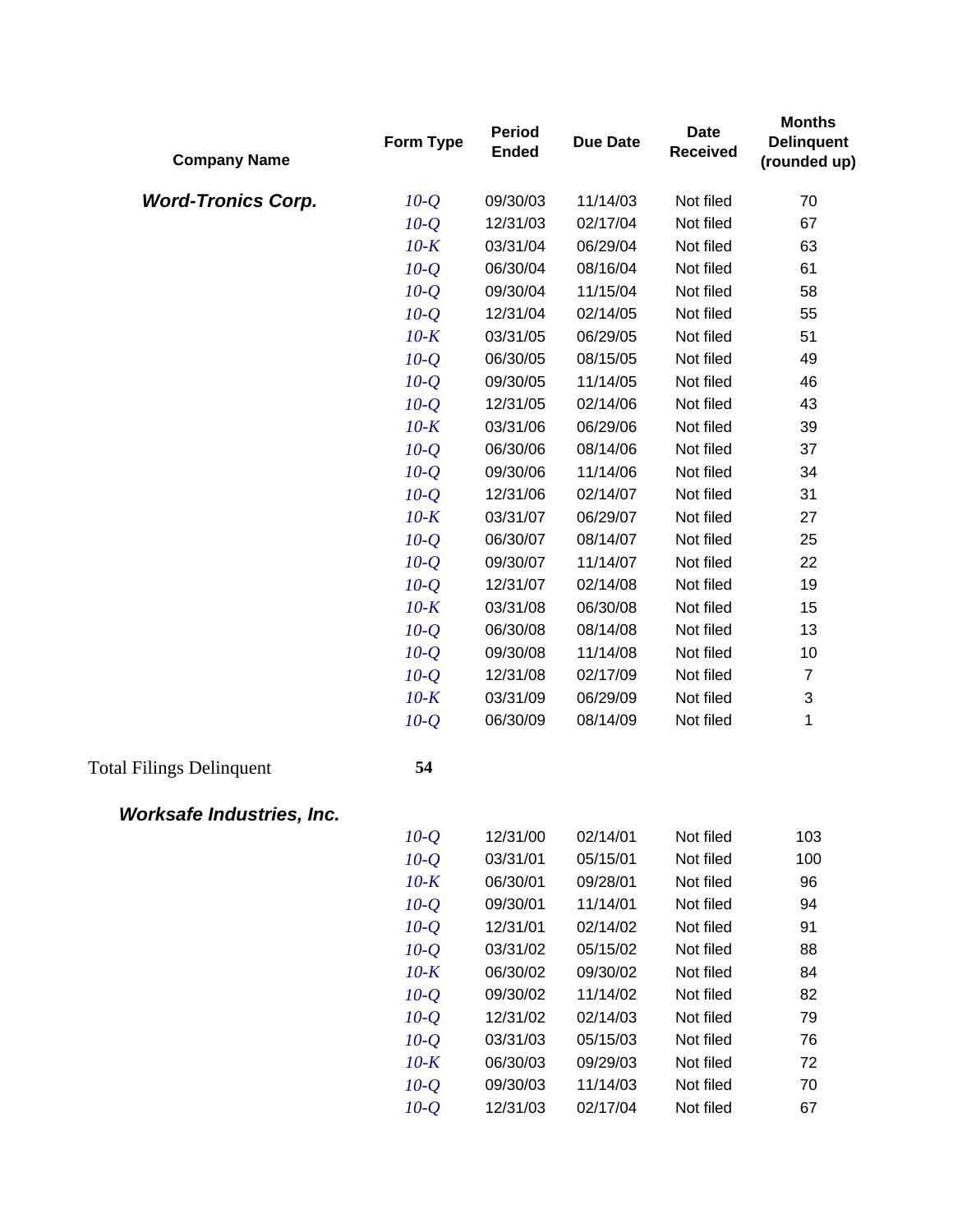| <b>Company Name</b>                | Form Type | <b>Period</b><br><b>Ended</b> | <b>Due Date</b> | <b>Date</b><br><b>Received</b> | <b>Months</b><br><b>Delinquent</b><br>(rounded up) |
|------------------------------------|-----------|-------------------------------|-----------------|--------------------------------|----------------------------------------------------|
| <b>Worksafe Industries, Inc.</b>   | $10-Q$    | 03/31/04                      | 05/17/04        | Not filed                      | 64                                                 |
|                                    | $10-K$    | 06/30/04                      | 09/28/04        | Not filed                      | 60                                                 |
|                                    | $10-Q$    | 09/30/04                      | 11/15/04        | Not filed                      | 58                                                 |
|                                    | $10-Q$    | 12/31/04                      | 02/14/05        | Not filed                      | 55                                                 |
|                                    | $10-Q$    | 03/31/05                      | 05/16/05        | Not filed                      | 52                                                 |
|                                    | $10-K$    | 06/30/05                      | 09/28/05        | Not filed                      | 48                                                 |
|                                    | $10-Q$    | 09/30/05                      | 11/14/05        | Not filed                      | 46                                                 |
|                                    | $10-Q$    | 12/31/05                      | 02/14/06        | Not filed                      | 43                                                 |
|                                    | $10-Q$    | 03/31/06                      | 05/15/06        | Not filed                      | 40                                                 |
|                                    | $10-K$    | 06/30/06                      | 09/28/06        | Not filed                      | 36                                                 |
|                                    | $10-Q$    | 09/30/06                      | 11/14/06        | Not filed                      | 34                                                 |
|                                    | $10-Q$    | 12/31/06                      | 02/14/07        | Not filed                      | 31                                                 |
|                                    | $10-Q$    | 03/31/07                      | 05/15/07        | Not filed                      | 28                                                 |
|                                    | $10-K$    | 06/30/07                      | 09/28/07        | Not filed                      | 24                                                 |
|                                    | $10-Q$    | 09/30/07                      | 11/14/07        | Not filed                      | 22                                                 |
|                                    | $10-Q$    | 12/31/07                      | 02/14/08        | Not filed                      | 19                                                 |
|                                    | $10-Q$    | 03/31/08                      | 05/15/08        | Not filed                      | 16                                                 |
|                                    | $10-K$    | 06/30/08                      | 09/29/08        | Not filed                      | 12                                                 |
|                                    | $10-Q$    | 09/30/08                      | 11/14/08        | Not filed                      | 10                                                 |
|                                    | $10-Q$    | 12/31/08                      | 02/17/09        | Not filed                      | $\overline{7}$                                     |
|                                    | $10-Q$    | 03/31/09                      | 05/15/09        | Not filed                      | $\overline{\mathcal{A}}$                           |
| <b>Total Filings Delinquent</b>    | 34        |                               |                 |                                |                                                    |
| <b>World Commerce Online, Inc.</b> |           |                               |                 |                                |                                                    |
|                                    | $10-Q$    | 06/30/01                      | 08/14/01        | Not filed                      | 97                                                 |
|                                    | $10-Q$    | 09/30/01                      | 11/14/01        | Not filed                      | 94                                                 |
|                                    | $10-K$    | 12/31/01                      | 04/01/02        | Not filed                      | 89                                                 |
|                                    | $10-Q$    | 03/31/02                      | 05/15/02        | Not filed                      | 88                                                 |
|                                    | $10-Q$    | 06/30/02                      | 08/14/02        | Not filed                      | 85                                                 |
|                                    | $10-Q$    | 09/30/02                      | 11/14/02        | Not filed                      | 82                                                 |
|                                    | $10-K$    | 12/31/02                      | 03/31/03        | Not filed                      | 78                                                 |
|                                    | $10-Q$    | 03/31/03                      | 05/15/03        | Not filed                      | 76                                                 |
|                                    | $10-Q$    | 06/30/03                      | 08/14/03        | Not filed                      | 73                                                 |
|                                    | $10-Q$    | 09/30/03                      | 11/14/03        | Not filed                      | 70                                                 |
|                                    | $10-K$    | 12/31/03                      | 03/30/04        | Not filed                      | 66                                                 |
|                                    | $10-Q$    | 03/31/04                      | 05/17/04        | Not filed                      | 64                                                 |
|                                    | $10-Q$    | 06/30/04                      | 08/16/04        | Not filed                      | 61                                                 |
|                                    | $10-Q$    | 09/30/04                      | 11/15/04        | Not filed                      | 58                                                 |
|                                    | $10-K$    | 12/31/04                      | 03/31/05        | Not filed                      | 54                                                 |
|                                    | $10-Q$    | 03/31/05                      | 05/16/05        | Not filed                      | 52                                                 |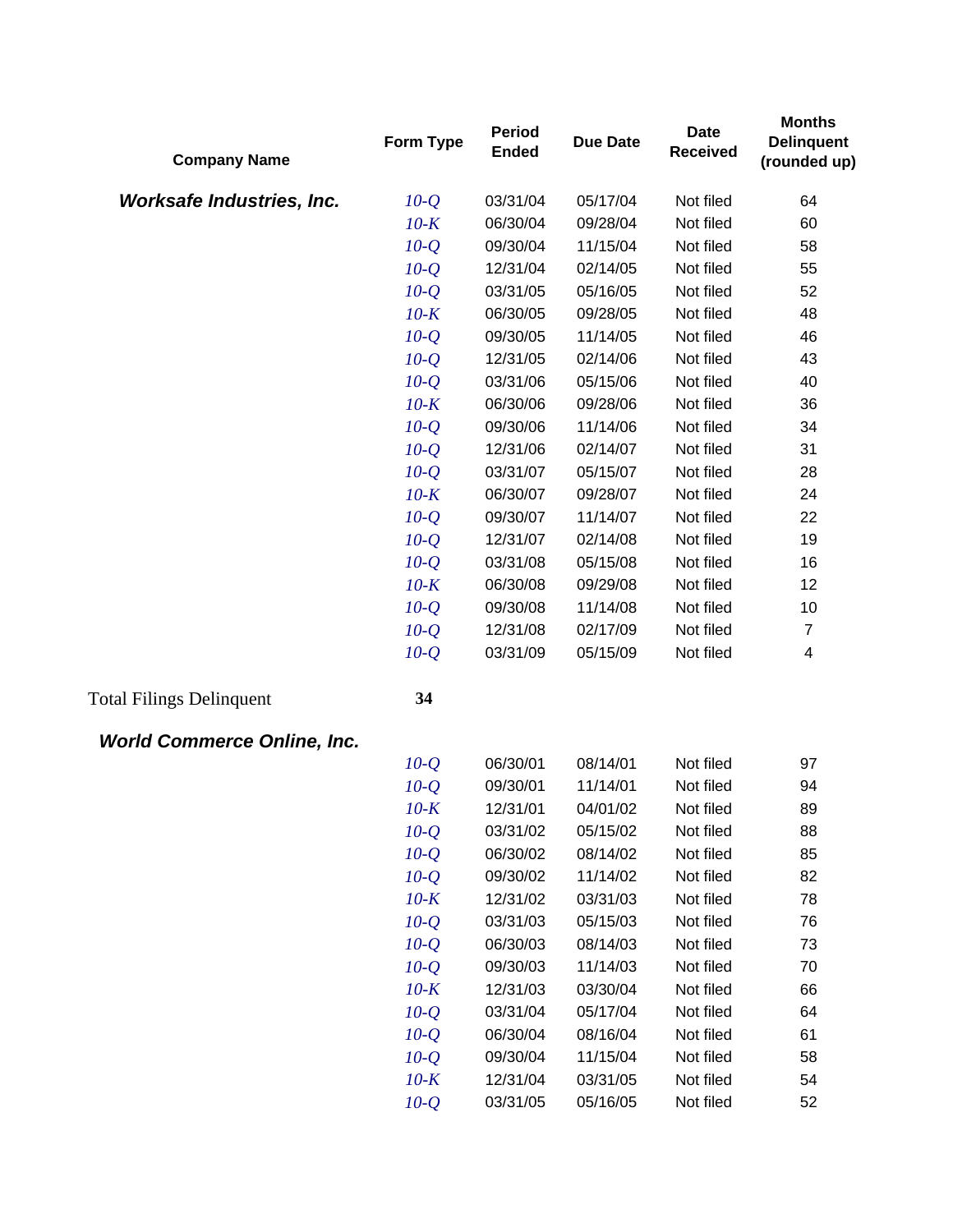| <b>Company Name</b>                 | <b>Form Type</b> | <b>Period</b><br><b>Ended</b> | <b>Due Date</b> | <b>Date</b><br><b>Received</b> | <b>Months</b><br><b>Delinquent</b><br>(rounded up) |
|-------------------------------------|------------------|-------------------------------|-----------------|--------------------------------|----------------------------------------------------|
| <b>World Commerce Online, Inc.</b>  | $10-Q$           | 06/30/05                      | 08/15/05        | Not filed                      | 49                                                 |
|                                     | $10-Q$           | 09/30/05                      | 11/14/05        | Not filed                      | 46                                                 |
|                                     | $10-K$           | 12/31/05                      | 03/31/06        | Not filed                      | 42                                                 |
|                                     | $10-Q$           | 03/31/06                      | 05/15/06        | Not filed                      | 40                                                 |
|                                     | $10-Q$           | 06/30/06                      | 08/14/06        | Not filed                      | 37                                                 |
|                                     | $10-Q$           | 09/30/06                      | 11/14/06        | Not filed                      | 34                                                 |
|                                     | $10-K$           | 12/31/06                      | 04/02/07        | Not filed                      | 29                                                 |
|                                     | $10-Q$           | 03/31/07                      | 05/15/07        | Not filed                      | 28                                                 |
|                                     | $10-Q$           | 06/30/07                      | 08/14/07        | Not filed                      | 25                                                 |
|                                     | $10-Q$           | 09/30/07                      | 11/14/07        | Not filed                      | 22                                                 |
|                                     | $10-K$           | 12/31/07                      | 03/31/08        | Not filed                      | 18                                                 |
|                                     | $10-Q$           | 03/31/08                      | 05/15/08        | Not filed                      | 16                                                 |
|                                     | $10-Q$           | 06/30/08                      | 08/14/08        | Not filed                      | 13                                                 |
|                                     | $10-Q$           | 09/30/08                      | 11/14/08        | Not filed                      | 10                                                 |
|                                     | $10-K$           | 12/31/08                      | 03/31/09        | Not filed                      | 6                                                  |
|                                     | $10-Q$           | 03/31/09                      | 05/15/09        | Not filed                      | 4                                                  |
|                                     | $10-Q$           | 06/30/09                      | 08/14/09        | Not filed                      | 1                                                  |
| <b>Total Filings Delinquent</b>     | 33               |                               |                 |                                |                                                    |
| <b>Worldwide Film Funding, Inc.</b> |                  |                               |                 |                                |                                                    |
|                                     | $10-QSB$         | 09/30/03                      | 01/02/04        | Not filed                      | 68                                                 |
|                                     | $10$ - $KSB$     | 12/31/03                      | 03/30/04        | Not filed                      | 66                                                 |
|                                     | $10-QSB$         | 03/31/04                      | 05/17/04        | Not filed                      | 64                                                 |
|                                     | $10-QSB$         | 06/30/04                      | 08/16/04        | Not filed                      | 61                                                 |
|                                     | $10-QSB$         | 09/30/04                      | 11/15/04        | Not filed                      | 58                                                 |
|                                     | $10$ - $KSB$     | 12/31/04                      | 03/31/05        | Not filed                      | 54                                                 |
|                                     | $10-QSB$         | 03/31/05                      | 05/16/05        | Not filed                      | 52                                                 |
|                                     | $10-QSB$         | 06/30/05                      | 08/15/05        | Not filed                      | 49                                                 |
|                                     | $10-QSB$         | 09/30/05                      | 11/14/05        | Not filed                      | 46                                                 |
|                                     | $10$ - $KSB$     | 12/31/05                      | 03/31/06        | Not filed                      | 42                                                 |
|                                     | $10-QSB$         | 03/31/06                      | 05/15/06        | Not filed                      | 40                                                 |
|                                     | $10-QSB$         | 06/30/06                      | 08/14/06        | Not filed                      | 37                                                 |
|                                     | $10-QSB$         | 09/30/06                      | 11/14/06        | Not filed                      | 34                                                 |
|                                     | $10$ - $KSB$     | 12/31/06                      | 04/02/07        | Not filed                      | 29                                                 |
|                                     | $10-QSB$         | 03/31/07                      | 05/15/07        | Not filed                      | 28                                                 |
|                                     | $10-QSB$         | 06/30/07                      | 08/14/07        | Not filed                      | 25                                                 |
|                                     | $10-QSB$         | 09/30/07                      | 11/14/07        | Not filed                      | 22                                                 |
|                                     | $10$ - $KSB$     | 12/31/07                      | 03/31/08        | Not filed                      | 18                                                 |
|                                     | $10 - Q^*$       | 03/31/08                      | 05/15/08        | Not filed                      | 16                                                 |
|                                     | $10-Q^*$         | 06/30/08                      | 08/14/08        | Not filed                      | 13                                                 |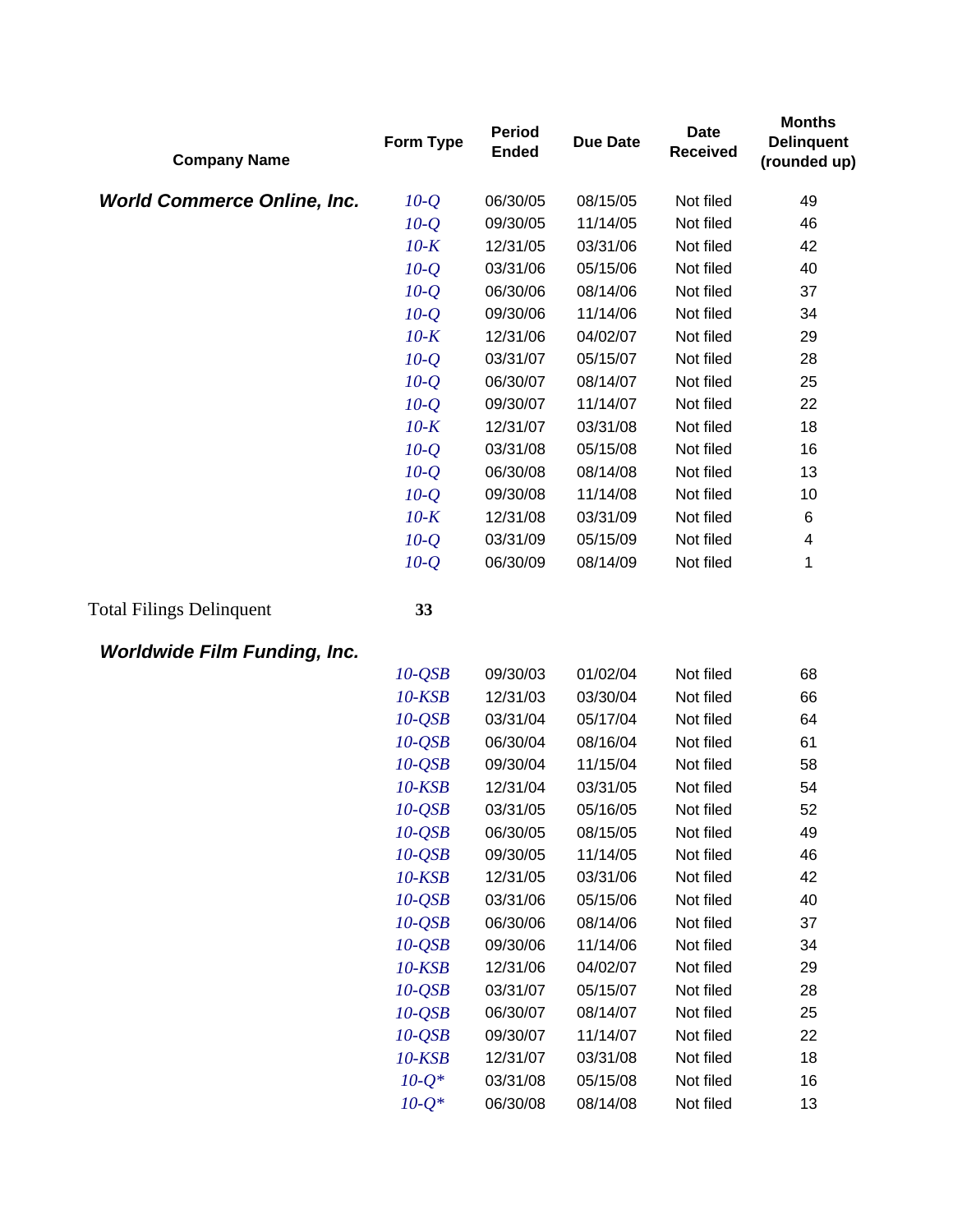| <b>Company Name</b>                          | Form Type  | <b>Period</b><br><b>Ended</b> | <b>Due Date</b> | <b>Date</b><br><b>Received</b> | <b>Months</b><br><b>Delinquent</b><br>(rounded up) |
|----------------------------------------------|------------|-------------------------------|-----------------|--------------------------------|----------------------------------------------------|
| <b>Worldwide Film Funding, Inc.</b>          | $10 - Q^*$ | 09/30/08                      | 11/14/08        | Not filed                      | 10                                                 |
|                                              | $10 - K^*$ | 12/31/08                      | 03/31/09        | Not filed                      | 6                                                  |
|                                              | $10 - Q^*$ | 03/31/09                      | 05/15/09        | Not filed                      | 4                                                  |
|                                              | $10-Q^*$   | 06/30/09                      | 08/14/09        | Not filed                      | 1                                                  |
| <b>Total Filings Delinquent</b>              | 24         |                               |                 |                                |                                                    |
| <b>Worldwide Web</b><br><b>Networx Corp.</b> |            |                               |                 |                                |                                                    |
|                                              | $10-K$     | 09/30/01                      | 12/31/01        | Not filed                      | 93                                                 |
|                                              | $10-Q$     | 12/31/01                      | 02/14/02        | Not filed                      | 91                                                 |
|                                              | $10-Q$     | 03/31/02                      | 05/15/02        | Not filed                      | 88                                                 |
|                                              | $10-Q$     | 06/30/02                      | 08/14/02        | Not filed                      | 85                                                 |
|                                              | $10-K$     | 09/30/02                      | 12/30/02        | Not filed                      | 81                                                 |
|                                              | $10-Q$     | 12/31/02                      | 02/14/03        | Not filed                      | 79                                                 |
|                                              | $10-Q$     | 03/31/03                      | 05/15/03        | Not filed                      | 76                                                 |
|                                              | $10-Q$     | 06/30/03                      | 08/14/03        | Not filed                      | 73                                                 |
|                                              | $10-K$     | 09/30/03                      | 12/29/03        | Not filed                      | 69                                                 |
|                                              | $10-Q$     | 12/31/03                      | 02/17/04        | Not filed                      | 67                                                 |
|                                              | $10-Q$     | 03/31/04                      | 05/17/04        | Not filed                      | 64                                                 |
|                                              | $10-Q$     | 06/30/04                      | 08/16/04        | Not filed                      | 61                                                 |
|                                              | $10-K$     | 09/30/04                      | 12/29/04        | Not filed                      | 57                                                 |
|                                              | $10-Q$     | 12/31/04                      | 02/14/05        | Not filed                      | 55                                                 |
|                                              | $10-Q$     | 03/31/05                      | 05/16/05        | Not filed                      | 52                                                 |
|                                              | $10-Q$     | 06/30/05                      | 08/15/05        | Not filed                      | 49                                                 |
|                                              | $10-K$     | 09/30/05                      | 12/29/05        | Not filed                      | 45                                                 |
|                                              | $10-Q$     | 12/31/05                      | 02/14/06        | Not filed                      | 43                                                 |
|                                              | $10-Q$     | 03/31/06                      | 05/15/06        | Not filed                      | 40                                                 |
|                                              | $10-Q$     | 06/30/06                      | 08/14/06        | Not filed                      | 37                                                 |
|                                              | $10-K$     | 09/30/06                      | 12/29/06        | Not filed                      | 33                                                 |
|                                              | $10-Q$     | 12/31/06                      | 02/14/07        | Not filed                      | 31                                                 |
|                                              | $10-Q$     | 03/31/07                      | 05/15/07        | Not filed                      | 28                                                 |
|                                              | $10-Q$     | 06/30/07                      | 08/14/07        | Not filed                      | 25                                                 |
|                                              | $10-K$     | 09/30/07                      | 12/29/07        | Not filed                      | 21                                                 |
|                                              | $10-Q$     | 12/31/07                      | 02/14/08        | Not filed                      | 19                                                 |
|                                              | $10 - Q$   | 03/31/08                      | 05/15/08        | Not filed                      | 16                                                 |
|                                              | $10-Q$     | 06/30/08                      | 08/14/08        | Not filed                      | 13                                                 |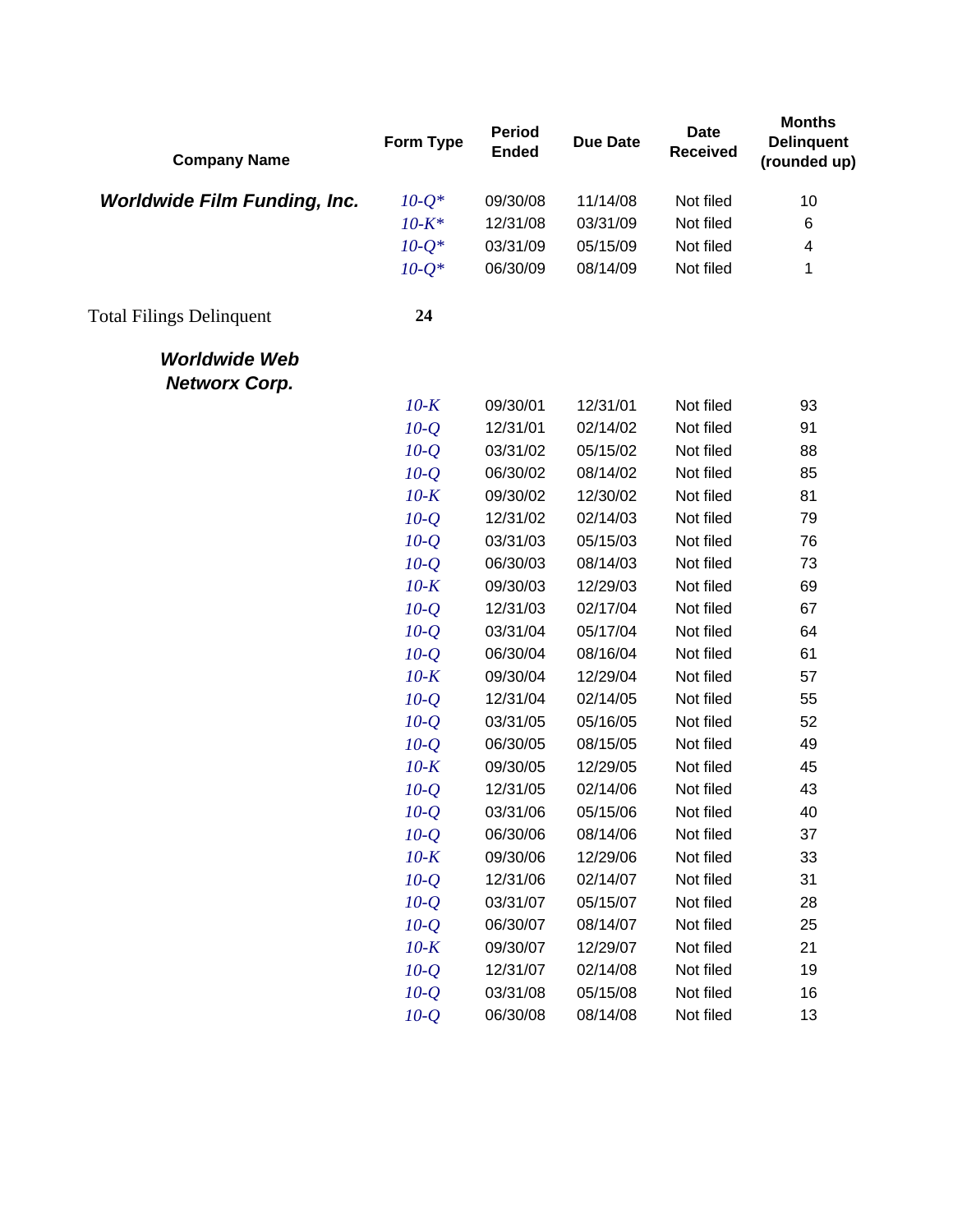| <b>Company Name</b>             | Form Type | <b>Period</b><br><b>Ended</b> | <b>Due Date</b> | <b>Date</b><br><b>Received</b> | <b>Months</b><br><b>Delinquent</b><br>(rounded up) |
|---------------------------------|-----------|-------------------------------|-----------------|--------------------------------|----------------------------------------------------|
| <b>Worldwide Web</b>            | $10-K$    | 09/30/08                      | 12/29/08        | Not filed                      | 9                                                  |
| <b>Networx Corp.</b>            | $10-Q$    | 12/31/08                      | 02/17/09        | Not filed                      | $\overline{7}$                                     |
|                                 | $10-Q$    | 03/31/09                      | 05/15/09        | Not filed                      | $\overline{\mathcal{A}}$                           |
|                                 | $10-Q$    | 06/30/09                      | 08/14/09        | Not filed                      | 1                                                  |
| <b>Total Filings Delinquent</b> | 32        |                               |                 |                                |                                                    |
| <b>Wulf International, Ltd.</b> |           |                               |                 |                                |                                                    |
|                                 | $10-Q$    | 03/31/03                      | 05/15/03        | Not filed                      | 76                                                 |
|                                 | $10-Q$    | 06/30/03                      | 08/14/03        | Not filed                      | 73                                                 |
|                                 | $10-Q$    | 09/30/03                      | 11/14/03        | Not filed                      | 70                                                 |
|                                 | $10-K$    | 12/31/03                      | 03/30/04        | Not filed                      | 66                                                 |
|                                 | $10-Q$    | 03/31/04                      | 05/17/04        | Not filed                      | 64                                                 |
|                                 | $10-Q$    | 06/30/04                      | 08/16/04        | Not filed                      | 61                                                 |
|                                 | $10-Q$    | 09/30/04                      | 11/15/04        | Not filed                      | 58                                                 |
|                                 | $10-K$    | 12/31/04                      | 03/31/05        | Not filed                      | 54                                                 |
|                                 | $10-Q$    | 03/31/05                      | 05/16/05        | Not filed                      | 52                                                 |
|                                 | $10-Q$    | 06/30/05                      | 08/15/05        | Not filed                      | 49                                                 |
|                                 | $10-Q$    | 09/30/05                      | 11/14/05        | Not filed                      | 46                                                 |
|                                 | $10-K$    | 12/31/05                      | 03/31/06        | Not filed                      | 42                                                 |
|                                 | $10-Q$    | 03/31/06                      | 05/15/06        | Not filed                      | 40                                                 |
|                                 | $10-Q$    | 06/30/06                      | 08/14/06        | Not filed                      | 37                                                 |
|                                 | $10-Q$    | 09/30/06                      | 11/14/06        | Not filed                      | 34                                                 |
|                                 | $10-K$    | 12/31/06                      | 04/02/07        | Not filed                      | 29                                                 |
|                                 | $10-Q$    | 03/31/07                      | 05/15/07        | Not filed                      | 28                                                 |
|                                 | $10-Q$    | 06/30/07                      | 08/14/07        | Not filed                      | 25                                                 |
|                                 | $10-Q$    | 09/30/07                      | 11/14/07        | Not filed                      | 22                                                 |
|                                 | $10-K$    | 12/31/07                      | 03/31/08        | Not filed                      | 18                                                 |
|                                 | $10-Q$    | 03/31/08                      | 05/15/08        | Not filed                      | 16                                                 |
|                                 | $10-Q$    | 06/30/08                      | 08/14/08        | Not filed                      | 13                                                 |
|                                 | $10-Q$    | 09/30/08                      | 11/14/08        | Not filed                      | 10                                                 |
|                                 | $10-K$    | 12/31/08                      | 03/31/09        | Not filed                      | 6                                                  |
|                                 | $10-Q$    | 03/31/09                      | 05/15/09        | Not filed                      | 4                                                  |
|                                 | $10-Q$    | 06/30/09                      | 08/14/09        | Not filed                      | 1                                                  |

Total Filings Delinquent **26**